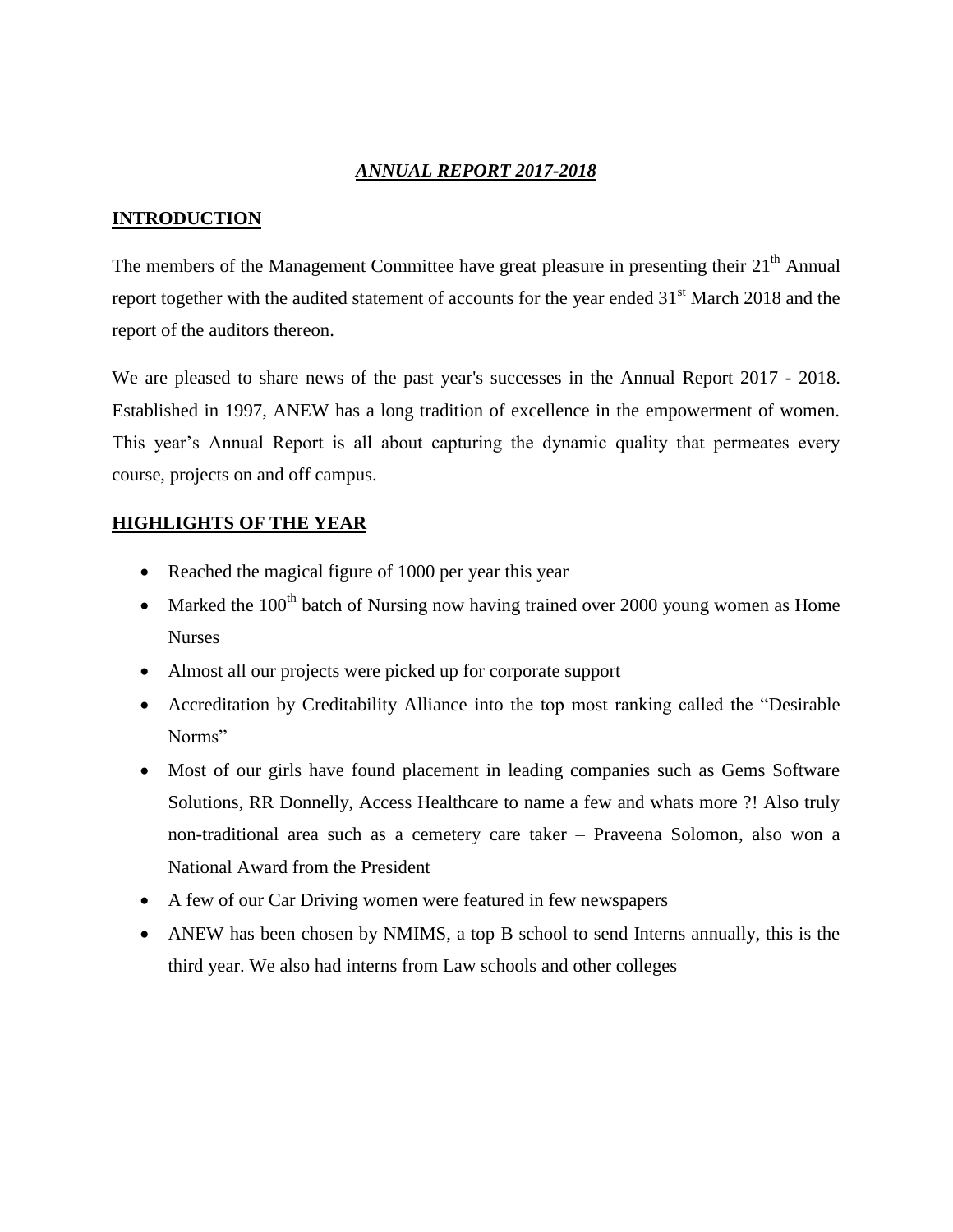#### **1.COURSE SUMMARY**

#### a) Computers

A new computer lab was setup on the 2nd floor to cater to the various new courses in the computer stream. ANEW'S very own staff & students of the hardware & maintenance course assembled the computers for the lab.

ANEW has decided to run value-added courses in the areas of Dot Net, E-Publishing and Hardware & Maintenance, on a trial basis. After running two batches of the Dot Net course, the committee reviewed the course and decided to trial run a course on User Interface in its place to facilitate better placement opportunities based on the basics of programming.

The E-publishing and the Hardware courses are in progress. We have invited industry experts to evaluate and enhance the courses.

#### b) Home Nursing

This year marks the 100<sup>th</sup> Home Nursing batch at ANEW. A one month internship at Sundaram Medical Foundation was introduced from the 100th Batch. The trainees get an intensive practical experience at SMF (Sundaram Medical Foundation) before their final exams.

#### c) Driving

This year's course had 20 Car driving trainees. 4 girls joined the UTOO cabs, few as personal drivers and valets, Metro shuttle service.

#### d) Vision Care technician

The course duration was increased from 3 to 5 months to have more practical experiences in eye camps conducted by Sight Care Foundation.

#### e) Hearing Impaired - Basic IT skills Course

Two batches of Hearing Impaired girls from MGR Janaki College and Presidency College completed their Basic IT skills training. Additional Life Skill program was added to the course conducted by Mr. [Muthukrishnan Ramalingam](https://www.facebook.com/muthukrishnan.ramalingam) a celebrated artist not constrained by his hearing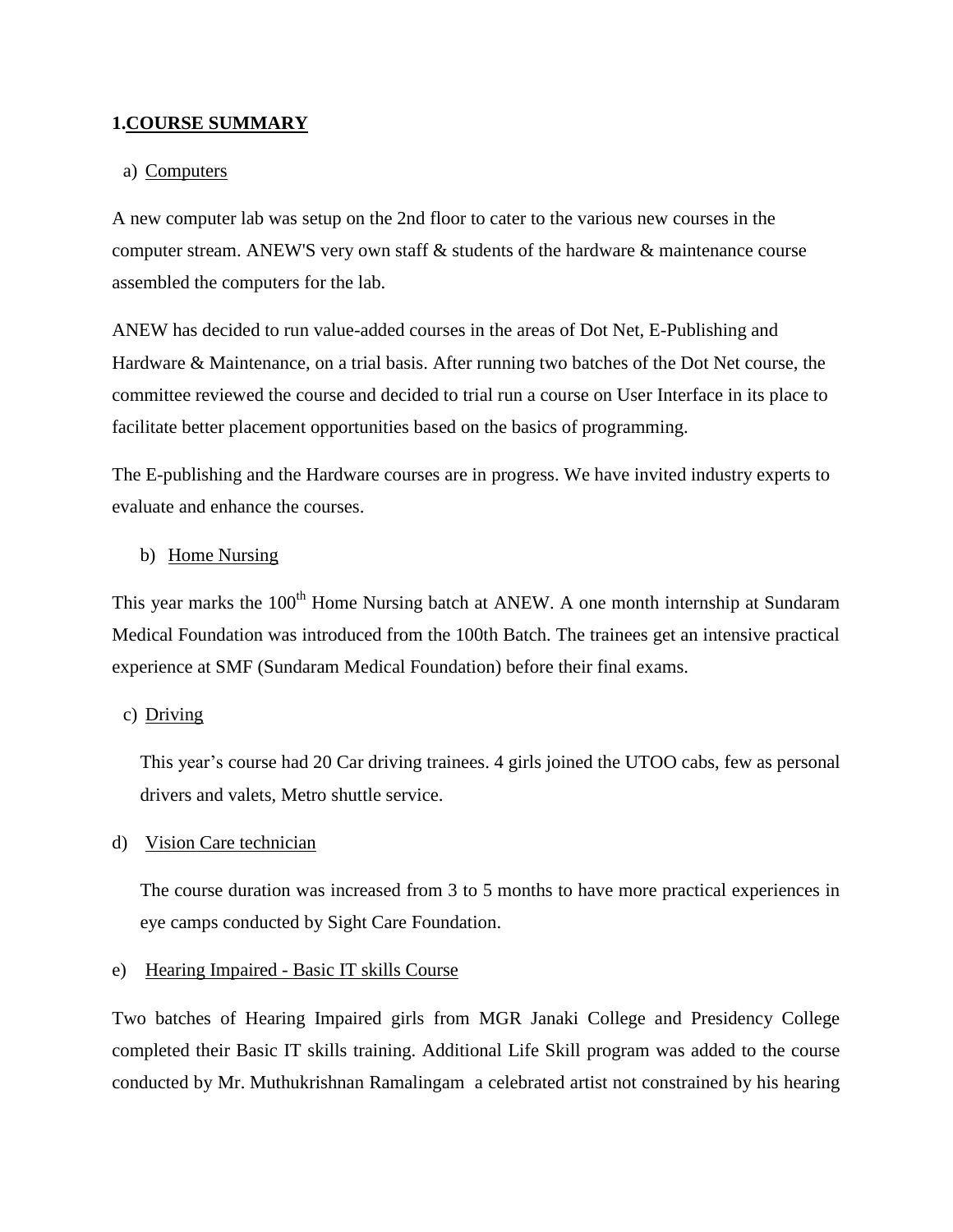and vision impairments, to help groom our hearing impaired students for better employment oppturnities.

## Spoken English

Mandatory Spoken English sessions are offered across all courses. A Bangalore based NGO Quest Alliance, conducts English and Career readiness classes at ANEW which uses blended learning to deliver innovative materials and strategies to enable our trainees to connect with the right careers and achieve their dreams. This has enhanced their employability.

## Lifeskills

Many sessions like job readiness program, yoga, self-defense (Krav maga), cancer awareness, etc were conducted across courses. Combination of all these exposures is a very useful experience in their learning journey and will definitely motivate and encourage them!

## 4. **CORPORATE SUPPORT**

The year April 17 to March 18 saw again support from corporate such as Mahindra Finance, Cognizant Foundation, Capgemini, Mitsubishi Corporation Pvt. Ltd. They support specific courses for the year.

## 5. **FUTURE PLANS**

a. Logistics Course with importance of online shopping becoming undeniable supply chain management & logistics are desirable skills

b. Fitness Training in another prevalent industry with more safe and new age job opportunities.